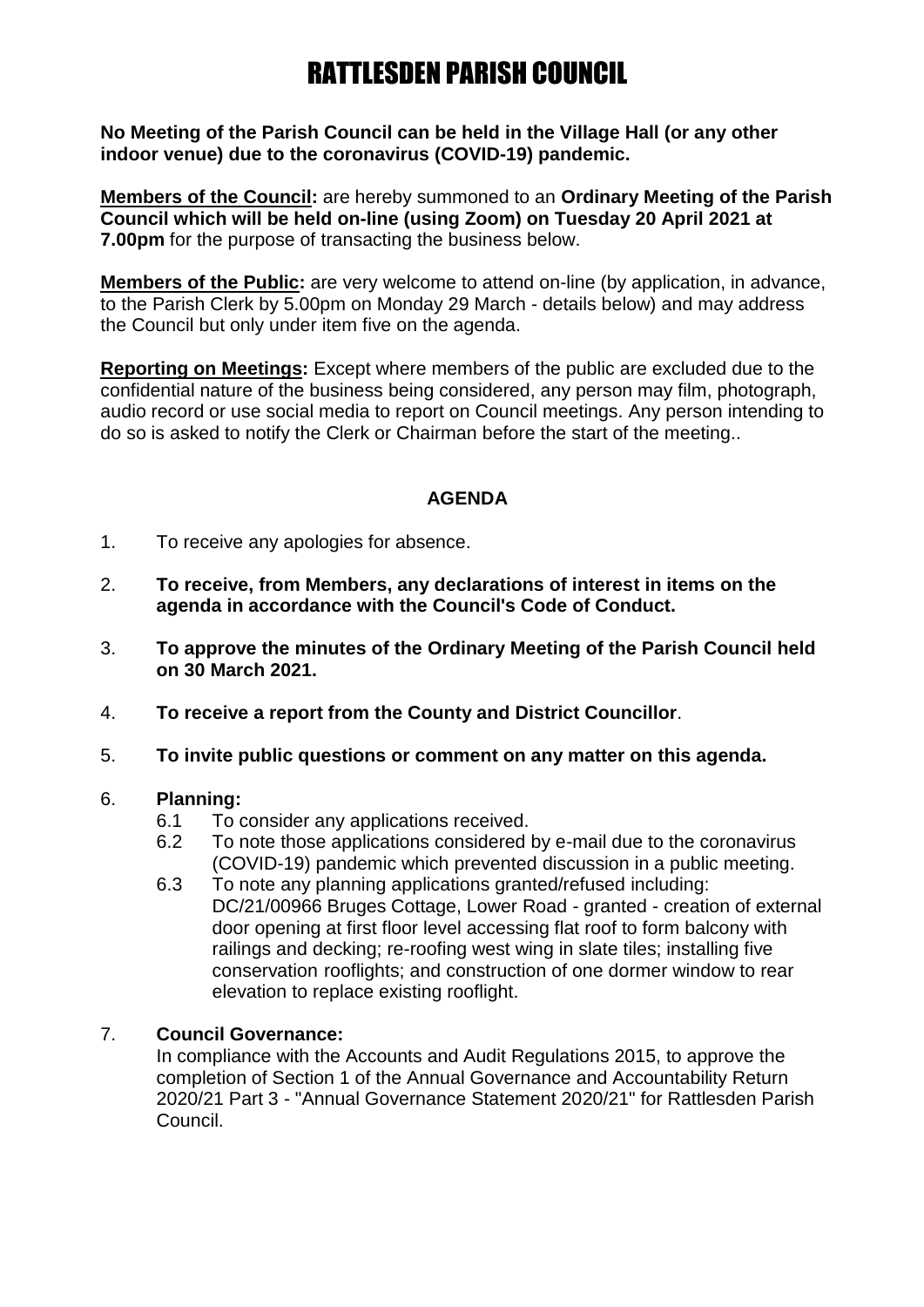# RATTLESDEN PARISH COUNCIL

## 8. **Finance:**

- 8.1 To receive the Clerk's financial report.
- 8.2 To authorise payments as presented and to note income received.
- 8.3 In compliance with the Accounts and Audit Regulations 2015, to approve the completion of Section 2 of the Annual Governance and Accountability Return 2020/21 Part 3 - "Accounting Statements 2020/21" for Rattlesden Parish Council.
- 8.4 To confirm the updated budget for 2021-2022.

#### 9. **Matters to be brought to the attention of the Council either for information or for inclusion on the agenda of a future Ordinary Meeting.**

## 10. **Next Meeting:**

To note that the Annual Meeting of the Parish Council is scheduled for Tuesday 4 May at 7.00pm to be held on-line (via the Zoom video conferencing facility).

Acce

Parish Clerk: Doug Reed, Proper Officer of the Council Address: Second Thoughts, Church Road, Elmswell IP30 9DY Tel: 07843850018 E-mail: [rattlesdenpc@live.co.uk](mailto:rattlesdenpc@live.co.uk)

Published: 14 April 2021